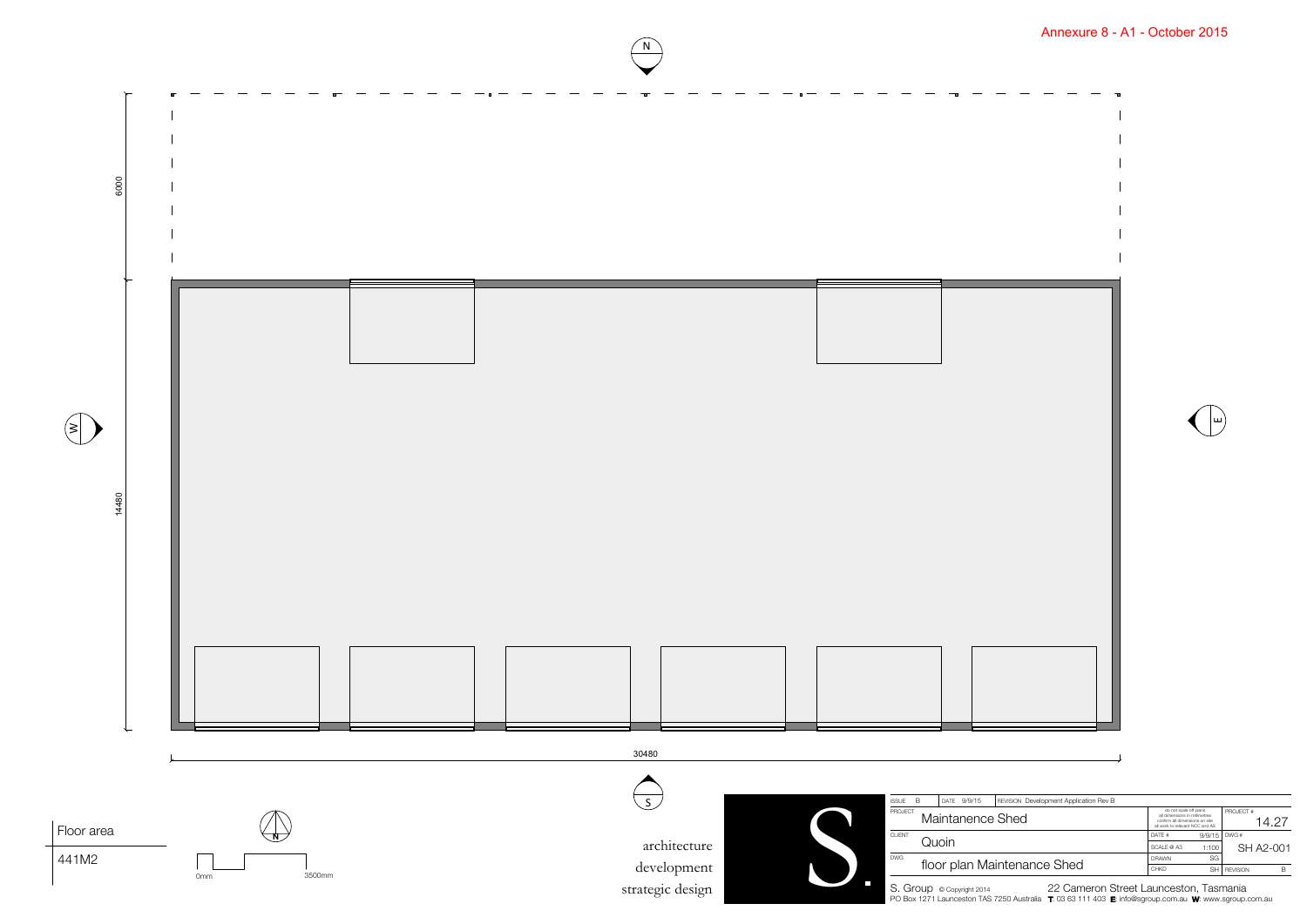

NORTH





EAST

0mm 3500mm

architecture development strategic design



| <b>ISSUE</b>                | B | DATE          | 9/9/15 | <b>REVISION</b> Development Application Rev B |                                                                                                                              |        |                    |   |
|-----------------------------|---|---------------|--------|-----------------------------------------------|------------------------------------------------------------------------------------------------------------------------------|--------|--------------------|---|
| PROJECT<br>Maintanence Shed |   |               |        |                                               | do not scale off plans<br>all dimensions in millimetres<br>confirm all dimensions on site<br>all work to relevant NCC and AS |        | PROJECT #<br>14 O' |   |
| <b>CLIENT</b>               |   | Quoin         |        |                                               |                                                                                                                              | 9/9/15 | DWG#               |   |
|                             |   |               |        |                                               |                                                                                                                              | 1:100  | SH A3-001          |   |
| <b>DWG</b>                  |   |               |        |                                               | <b>DRAWN</b>                                                                                                                 | SG     |                    |   |
|                             |   | Elevations 01 |        |                                               |                                                                                                                              | SH     | <b>REVISION</b>    | B |
|                             |   |               |        |                                               |                                                                                                                              |        |                    |   |

S. Group © Copyright 2014 22 Cameron Street Launceston, Tasmania<br>PO Box 1271 Launceston TAS 7250 Australia (7:03 63 111 403 & info@sgroup.com.au Wr. www.sgroup.com.au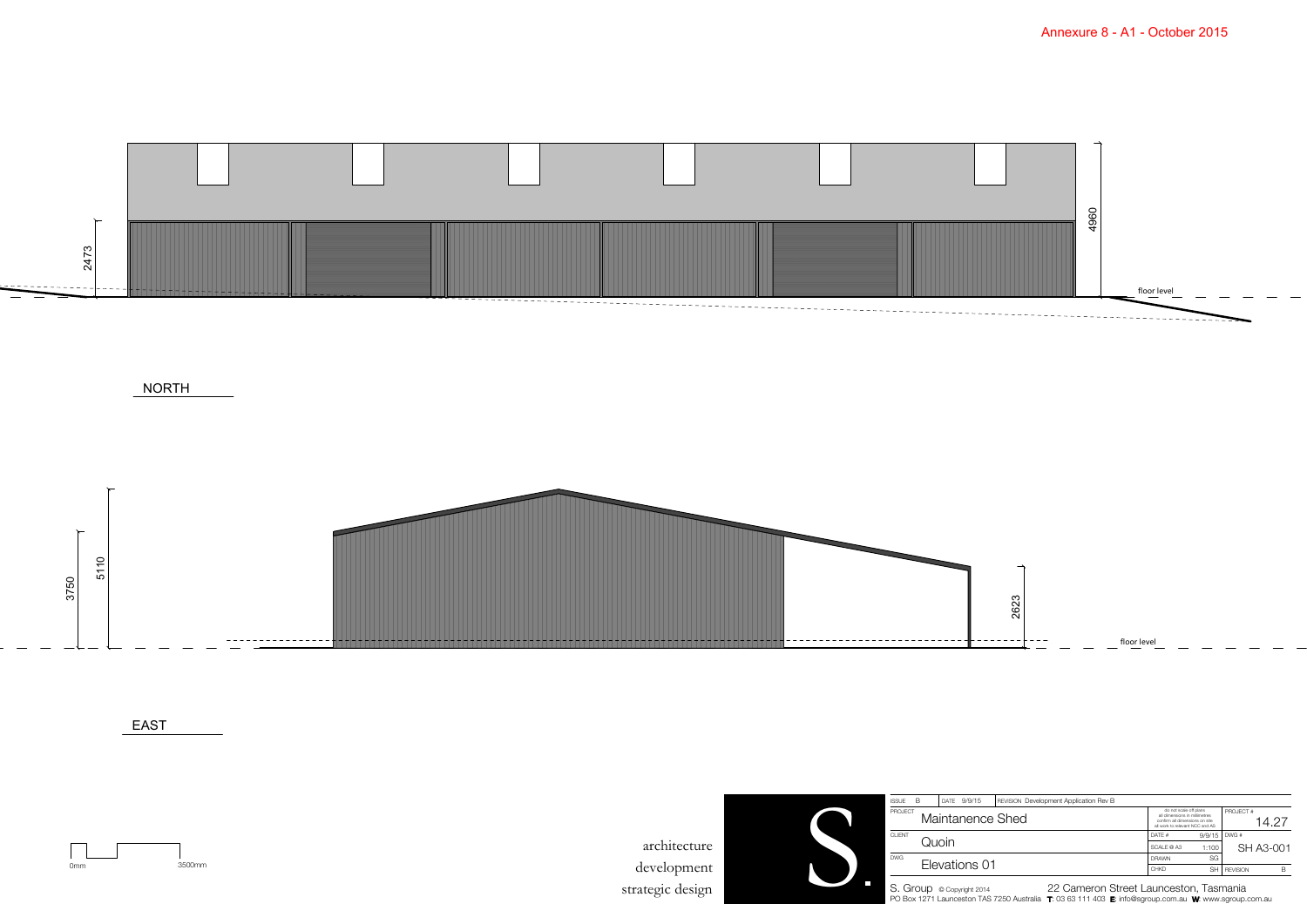

SOUTH

floor level



WEST

0mm 3500mm

architecture development strategic design



| <b>ISSUE</b>  | B.               |               | DATE 9/9/15 | <b>REVISION</b> Development Application Rev B |                                                                                                                              |                |                   |   |
|---------------|------------------|---------------|-------------|-----------------------------------------------|------------------------------------------------------------------------------------------------------------------------------|----------------|-------------------|---|
| PROJECT       | Maintanence Shed |               |             |                                               | do not scale off plans<br>all dimensions in millimetres<br>confirm all dimensions on site<br>all work to relevant NCC and AS |                | PROJECT #<br>14 P |   |
| <b>CLIENT</b> |                  | Quoin         |             |                                               |                                                                                                                              | $9/9/15$ DWG # |                   |   |
|               |                  |               |             |                                               |                                                                                                                              | 1:100          | SH A3-002         |   |
| DWG.          |                  |               |             |                                               | <b>DRAWN</b>                                                                                                                 | SG             |                   |   |
|               |                  | Elevations 02 |             |                                               |                                                                                                                              | SH             | <b>REVISION</b>   | B |
|               |                  |               |             |                                               |                                                                                                                              |                |                   |   |

S. Group © Copyright 2014 22 Cameron Street Launceston, Tasmania<br>PO Box 1271 Launceston TAS 7250 Australia (7:03 63 111 403 & info@sgroup.com.au Wr. www.sgroup.com.au